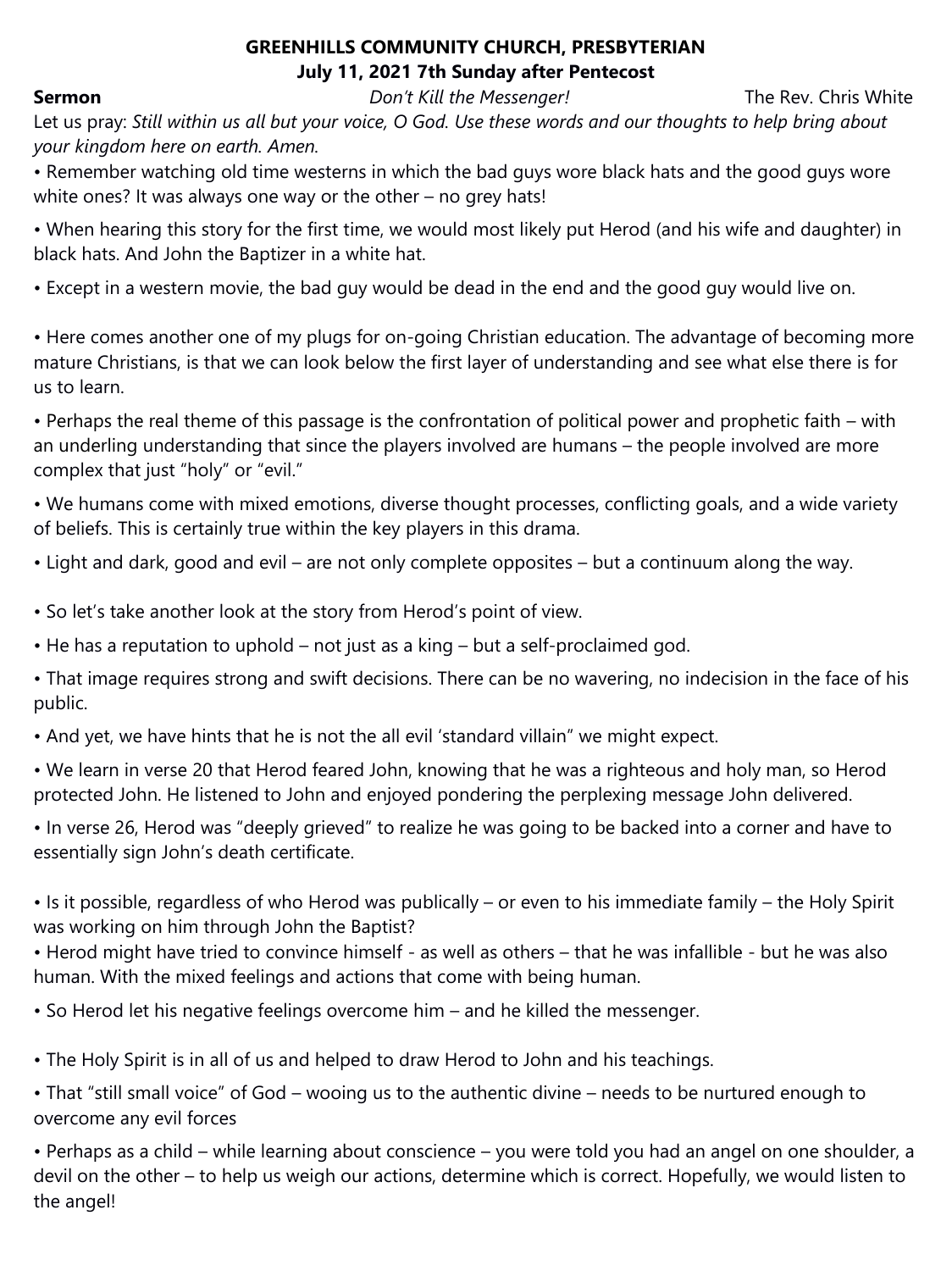• And yet, even if we know what is "right" – it doesn't automatically mean we do it, does it?

• In Romans 7:15-19, Paul writes, 15I do not understand my own actions. For I do not do what I want, but I do the very thing I hate…. 19For I do not do the good I want, but the evil I do not want is what I do.

• Unfortunately – Herod wasn't able to address his perplexing thoughts with John's teachings and warnings enough to allow his understanding to grow into a more positive realization of John's truth telling.

• For a myriad of reasons, Herod didn't let John's influence in his life to outweigh Herod's desire for power and fame and the need for adoration and admiration.

• Herod put himself into a tough position. It was going to be very difficult to please everyone around him and still uphold what personal standards he had or was developing.

• He was at odds with his wife and with John. He had to continue in his role as strong King – and uphold a promise made in haste.

• It's human nature to care about what others think and to want to minimize any conflicts – and Herod made the decision to make his public image be more important than to have a regard for another man's life.

• When "push came to shove" – when the "rubber hit the road" – however you want to refer to that birthday party with its hasty promise and bluff – although Herod had the power to save John's life, he was influenced more by guilt, self-interest, and pride than by justice and truth.

- Who and what influences us?
- John acted as he felt he was called to be representative of God's kingdom an ambassador a prophet.
- As Presbyterians, we might refer to those who feel so called as present day "members of a committee"!

• We are a connectional church on purpose – because we know how easy it is for the Herods of the world to make bad faith decisions when left to their own devices.

• We provide resources and education to help build our personal defenses against the evils of the world such as the love of power and money.

• We remind each other that what God thinks of us is what counts – to not give into the need to be liked and admired by catering to the world's opinion.

• At the same time, we remember that evil can live within organizations – even within the church – because the church is, after all, made up of humans.

- So we help each other stay as true to God's Word as possible.
- Now let's look at the story from John's point of view.
- Perhaps John's white hat might not have been all that white.
- Even though John was called by God to be a powerful prophet, he was still a human being with strengths and flaws.
- He clearly had a message to deliver from God and he delivered it!
- Mark's gospel begins with a glimpse into just who John the Baptist was.
- John had a specific way of living that he believed was in line with what God wanted

• His appearance and lifestyle had a certain amount of shock value. He wore rough clothing since most high priests wore linen and ate whatever was handy, with no regard for his own comfort or health.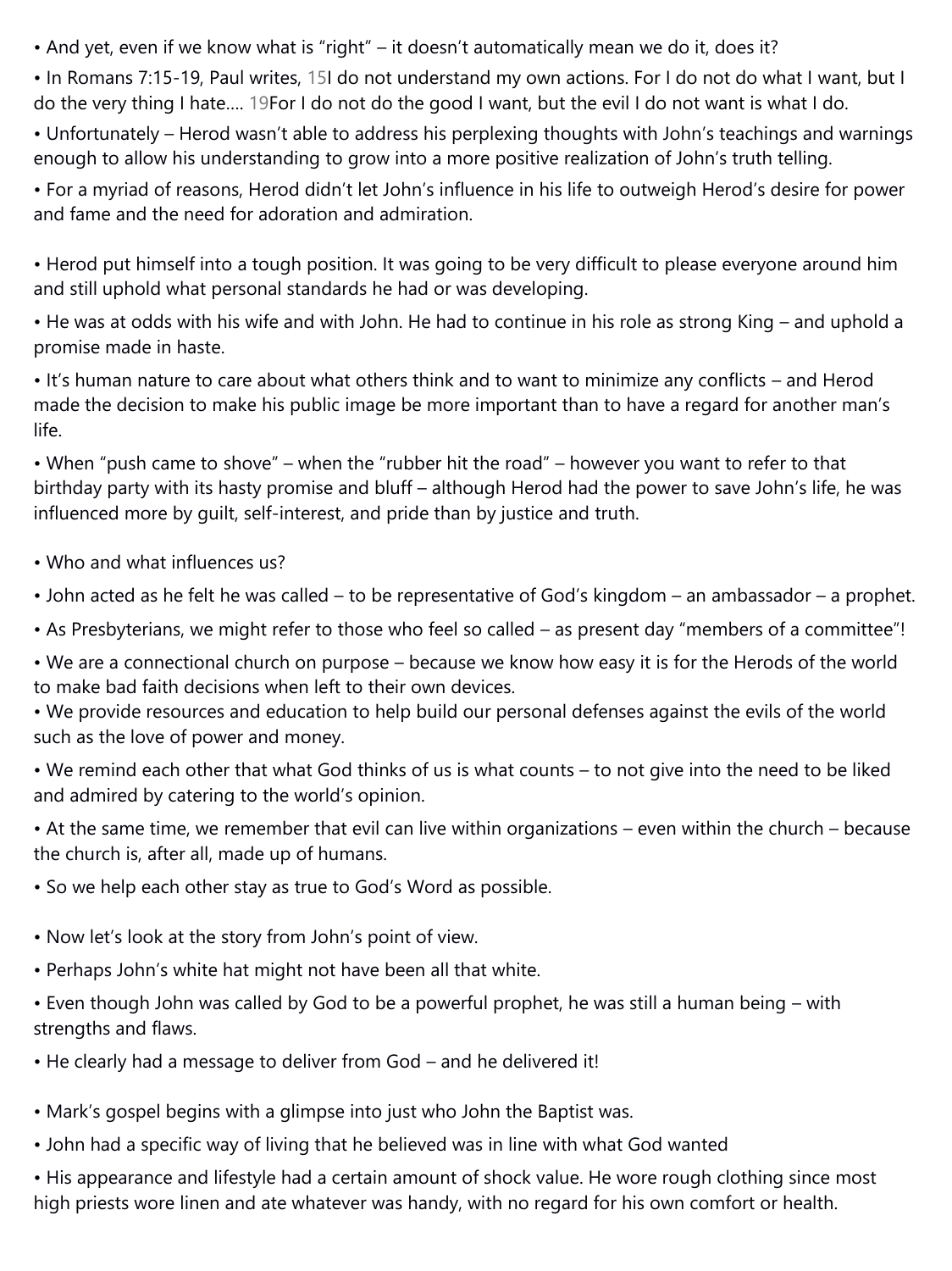- Like many of us humans, John was complicated.
- Mark's gospel introduces us to a humble John.

• Mark 1:7 says *"The one who is more powerful than I is coming after me; I am not worthy to stoop down and untie the thong of his sandals."* 

• And yet, Matthew 3:7-10 shows John also being harsh, even arrogant, in his delivery .

• *7But when he saw many Pharisees and Sadducees coming for baptism, he said to them, "You brood of vipers! Who warned you to flee from the wrath to come? 8Bear fruit worthy of repentance. 9Do not presume to say to yourselves, 'We have Abraham as our ancestor'; for I tell you, God is able from these stones to raise up children to Abraham. 10Even now the ax is lying at the root of the trees; every tree therefore that does not bear good fruit is cut down and thrown into the fire.* 

• John wasn't about to soften his urgent message to Herod with a zeal that often comes with being a prophet.

• He was very straight forward in warning Herod that if didn't repent of his sinful actions, God was going to be very unhappy with him – and no one wants that!

• And in that forceful delivery, John perhaps missed an opportunity to influence Herod in a positive way.

• John knew he had a message to deliver – and that's what he set out to do.

• John was influenced by his understanding of God and the world, his upbringing, his lifestyle – his devotion to living a holy life.

- All very different beliefs than that of King Herod.
- So who and what influences us?

• Over the months we've been together, I've often referred to "Christian Disciplines." Reading the Bible – and studying God's Word. Praying (even if it's not "without ceasing"!) Worshiping regularly, and of course, serving others.

• These practices help to allow God be at the forefront of our everyday lives - so that when God whispers in our ear – and in our heart! – God's voice is strong enough to overcome the loud drone of the evil voices of the world.

• Our daily devotions help build our defenses so that we are influenced by God's desires in all that we do and say. They also let us help our brothers and sisters in Christ also be strengthened.

• To be, in our own small – and mighty ways – a prophet for God.

• The Holy Spirit that lived within both Herod and John lives in each one of us. And the evil of a fallen world is still all around us.

• Let me end with a story from the Cherokee tradition: A young boy was speaking to his grandfather and revealed, "A fight is going on inside me. A fight between two wolves. One is evil – he is anger, envy, arrogance, self-pity, guilt, resentment, inferiority, lies, false pride, and ego."

• He continued, "The other wolf is good – he is joy, peace, love, hope, serenity, humility, kindness, truth, compassion, and faith."

- The grandfather replied, "That fight is going on inside all of us."
- The grandson thought about that for a moment, then asked, "Which wolf will win?"